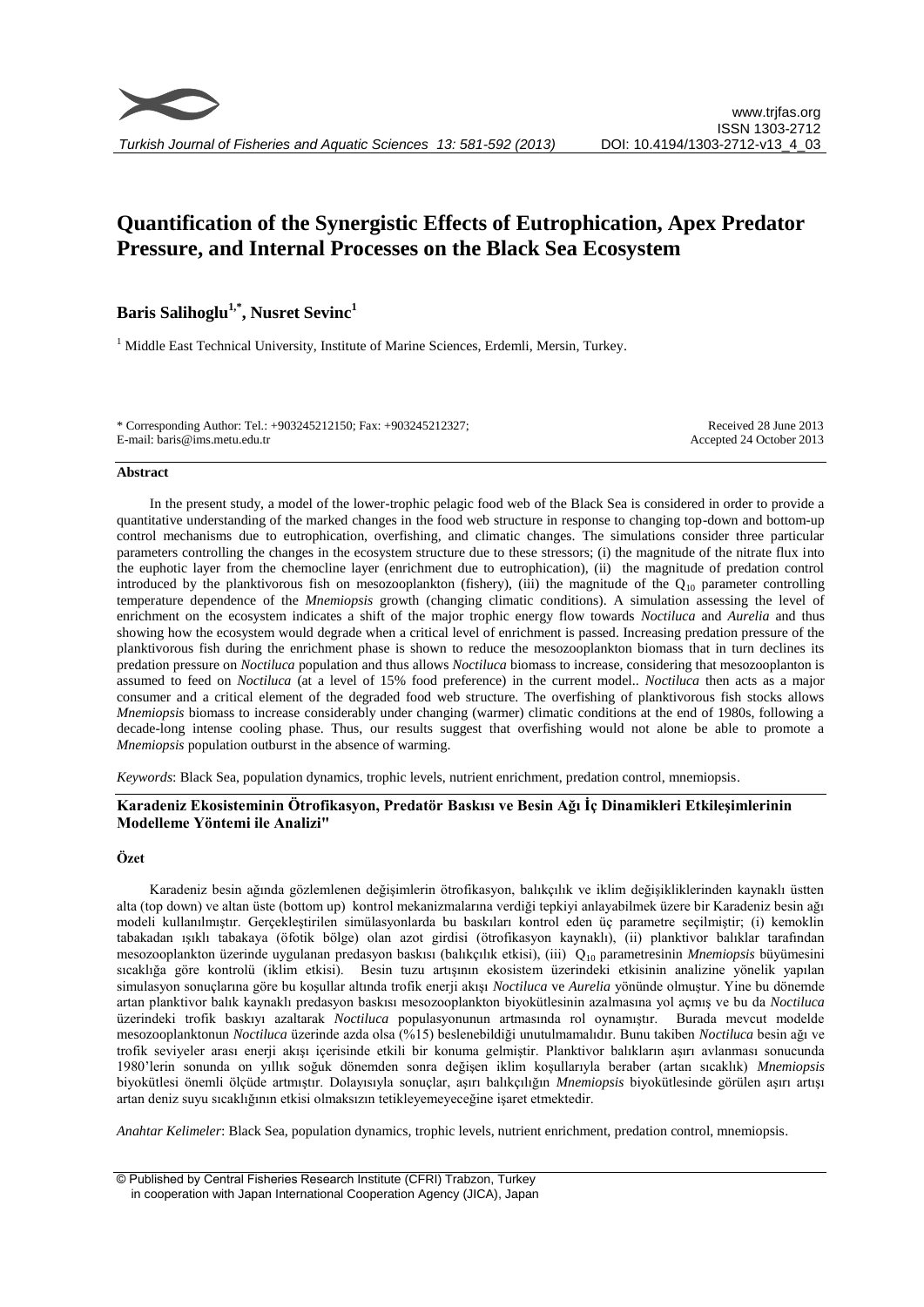#### **Introduction**

The Black Sea is one of the best known examples of large marine ecosystems simultaneously impacted by anthropogenic eutrophication, changes in predator fish stocks, and climatic changes. Starting from the early 1970s, the entire basin was heavily enriched by nutrients as evident by an increase of nitrate concentration in the chemocline layer from its background values of 2-3 mmol  $m^{-3}$  to 6-9 mmol  $m^{-3}$ (see Figure. 1 in Oguz *et al.* 2008a). The impact of eutrophication was also clearly evident in an order of magnitude increase in summer phytoplankton biomass within the northwestern shelf and a five-fold increase in the inner basin (BSC, 2008). The system was disturbed simultaneously by the decline in fish stocks due to their overfishing, leaving small pelagics as the top predator community after the mid-1970s (Oguz *et al.*, 2012). The deterioration of the food web by eutrophication and overfishing promoted the appearance of opportunistic and gelatinous species as dominant factors within the food web which were able to share rich food resources with planktivorous fish. Among these species, the jellyfish medusae *Aurelia aurita* was the most dominant one during the 1980s and the ctenophore *Mnemiopsis leidyi* was dominant after the end of 1980 following its accidental introduction into the Black Sea. Both *Aurelia aurita* and *Mnemiopsis leidyi* acted as deadends in the food web structure due to their lack of predators. Similarly, the red tide species heterotropic dinoflagellate *Noctiluca scintillans* also acted as the dead-end element of the degraded food web. As a result, the classical phytoplankton-mesozooplanktonfish dominated food chain was transformed into a more complex form (Figure 1) in which a major fraction of the energy that enters the system through photosynthesis is diverted to the dead-end groups.

Numerous ecosystem modeling studies have been performed with different biogeochemical complexities. Among the one-dimensional coupled physical-biogeochemical models, the one in Oguz *et al.* (2000, 2001a) was used to study the impact of top– down control imposed by gelatinous carnivores on the annual variability of phytoplankton and mesozooplankton distributions as well as redox dynamics in the Black Sea. Lancelot *et al.* (2002) presented a complex ecological model involving carbon, nitrogen, phosphorus and silicon cycling for the north-western shelf. Gregoire *et al.* (2008) examined the functioning of the central Black Sea ecosystem at the end of the 1980s when eutrophication and invasion by the gelatinous organisms seriously affected the stability and dynamics of the system. Some of these models were also extended to perform three-dimensional studies to investigate the regional variability of ecosystem properties (Grégoire and Lacroix (2003), Grégoire and Friedrich (2004), Grégoire *et al.* (2004), Korotaev *et al.* (2011), Korotaev *et al.* (2011), Dorofeyev *et al.* (2012)).

The present modeling study complements the



**Figure 1.** Schematic and simplified representation of the modelled food web. Among three omnivorous systems, phytoplankton and detritus act as the basal resource, microzooplankton as the consumer and *Noctiluca* as the predator at the lowest trophic level. At the second trophic level, the omnivory is formed by microzooplankton (resource), *Noctiluca* (consumer) and mesozooplankton (predator). The third level omnivory comprises microzooplankton (resource), mesozooplankton (consumer) and gelatinous species (predator). Gelatinous species and *Noctiluca* are the dead ends of the food web and the energy supplied to these groups is effectively wasted. The three free parameters of the model ( $N_c$ ,  $\lambda_f$ ,  $Q_{10m}$ ) are shown in italics and are explained in the text.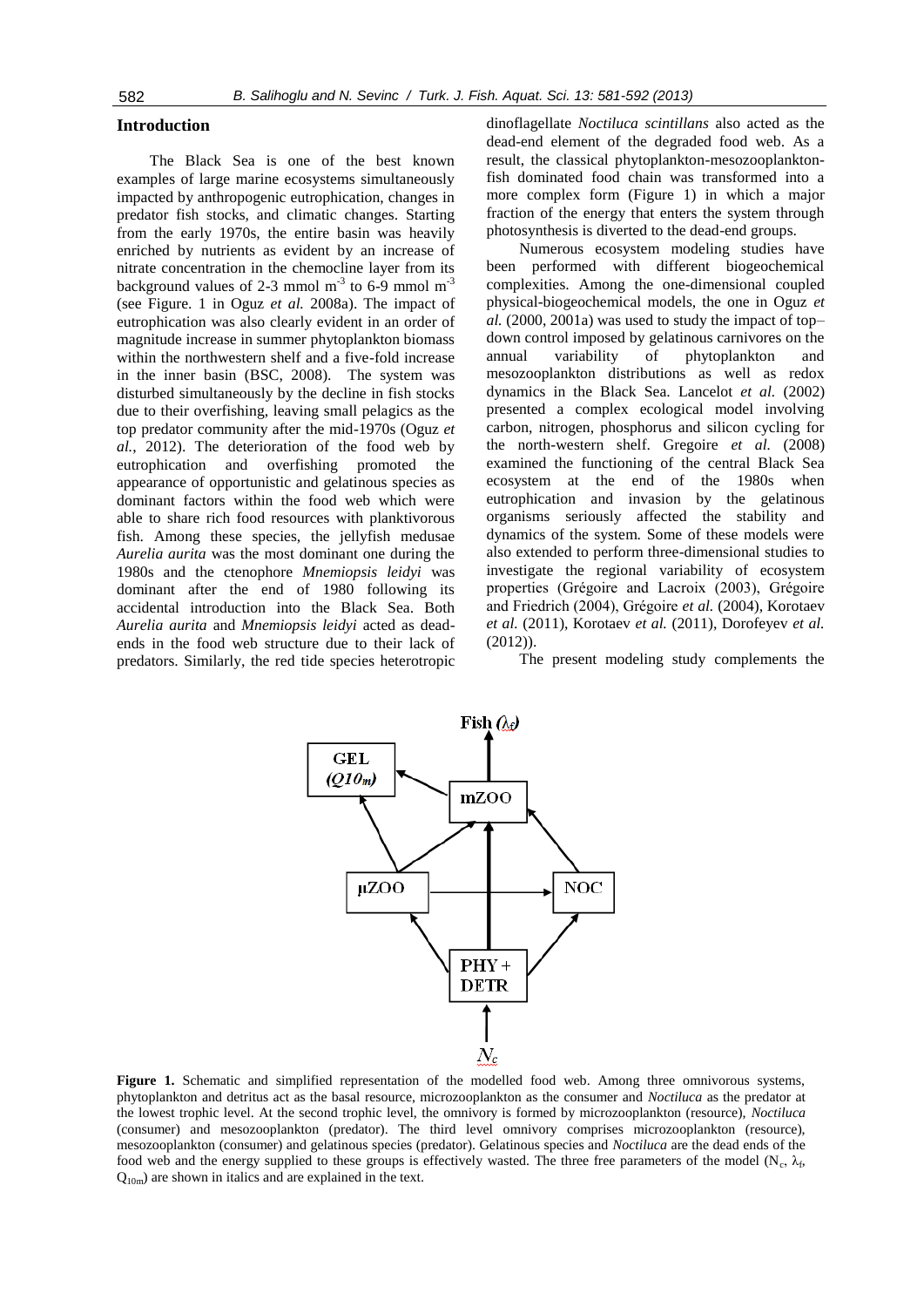existing modeling studies by exploring relative contributions of the external stressors on the structural changes in the food web since the 1970s. In particular, it examines the critical role of some particular processes leading to the transitions between four quasi-stable phases of the Black Sea ecosystem; the pre-eutrophication phase (before 1970), the intense eutrophication phase with high planktivorous fish stock (the late 1970s and 1980s), low planktivorous fish stock and high *Mnemiopsis* biomass phase (1989- 1991), and finally, moderate eutrophication, moderate or low planktivorous fish stock, and moderate *Mnemiopsis* phase (after the early 1990s). The subsequent sections first describe the model structure, the initial and boundary conditions, and the parameters setting. A suite of model simulations is then presented to seek quantitative support for the impacts of multiple exogenous forcing on the marked changes in the food web structure. Finally, we discuss our findings within the context of the observed Black Sea ecosystem changes.

## **Model Description**

A one-dimensional, three-layer, coupled physical-biochemical model (Oguz *et al.*, 2001b) approximates the area-averaged conditions of the interior Black Sea (>1500 m depth) away from the shelf and the topographic slope zone around the basin. The euphotic layer is represented by the combination of mixed and intermediate layers that are located above and below the seasonal thermocline, respectively. The temporal variation of the mixed layer follows the Kraus-Turner bulk mixed layer dynamics (Niiler and Kraus, 1977), whereas the thickness of the euphotic layer is assumed to correspond to the depth at which the photosynthetically active ration is 1% of its value at the surface, depending on the temporally varying light extinction coefficient. If the mixed layer exceeds the lower boundary of the euphotic zone, which is likely during winter months, its thickness is set to the euphotic zone thickness. In this case, the intermediate layer temporally vanishes and the model vertical resolution reduces to two layers. The third layer, the chemocline, represents the biologically inactive, aphotic zone extending down to the anoxic interface (taken at 100 m depth). It mainly acts as a nitrogen pool where the sinking particulate material is remineralized, converted to inorganic form and stored to be made available again into the euphotic zone by means of vertical diffusion and entrainment processes. Its thickness is the difference between the total upper layer water column of 100 m and the euphotic zone. The model does not incorporate redox layer located below the chemocline layer because of its lack of direct relevance to the present work. The details of the model formulation are provided in Appendix A.

Nitrogen constitutes the main limiting nutrient for phytoplankton growth for the interior Black Sea

ecosystem when compared to silicate and phosphate. Using nitrogen as the main currency, the lower trophic pelagic food web structure is assumed to comprise of 11 aggregated compartments. They include three phytoplankton species/groups (small phytoplankton  $(P_s)$  less than 10  $\mu$ m in diameter, diatoms ( $P_{da}$ ), dinoflagellates ( $P_{di}$ )), two zooplankton groups (microzooplankton  $(Z_{mi})$ , mesozooplankton (Zme)), two gelatinous carnivore species (*Aurelia aurita* ( $Z_a$ ) and *Mnemiopsis leidyi* ( $Z_m$ )), opportunistic red tide heterotrophic dinoflagellate *Noctiluca*   $scintillans$  (N<sub>s</sub>), labile pelagic detritus (D), nitrate (N) and ammonium (A). This model therefore does not explicitly resolve the dissolved organic nitrogen pool and bacterioplankton as well as the coccolithophores group because of its minor role in the functioning of the pelagic food web structure. For zooplankton groups, the distinction is made according to their size being smaller or larger than 200 μm, each zooplankton group consuming different phytoplankton groups with differing preference coefficients. The microzooplankton group represents heterotrophic flagellates and ciliates. It is more efficient at consuming flagellates and bacteria and links the microbial loop to the upper trophic levels. The mesozooplankton community includes both omnivores and carnivores. The omnivorous group is formed by young and adult individuals of copepods (e.g., Pamcalanus, Psedocalanus, Galanus, Acartia, and Oithona), cladocerans, and appendicularians.

The model food web structure identifies the heterotrophic dinoflagellate *Noctiluca* as an independent functional group, because of its predominancy in the eutrophic Black Sea ecosystem during the 1980s (Zaitsev and Mamaev, 1997). Noctiluca is a nonspecific consumer feeding on phytoplankton, and microzooplankton, as well as particulate organic matter, and is consumed by mesozooplankton. This food web structure is consistent with the optimum configuration suggested by Oguz *et al.* (2008a) simulating temporal variations of the Black Sea ecosystem. The biological sourcesink terms and the vertical transport terms are given in Appendix B. Definitions and values of the parameters used in the dynamical equations are given in Tables B1-B4.

The physical model is forced using daily values of the wind stress magnitude, the total heat flux, the photosynthetically available radiation provided by the basin-averaged monthly climatologies (Oguz *et al.*, 2001b). The magnitude of wind stress and the total heat flux are used to calculate the entrainment rate for the mixed layer dynamics. Relatively high wind stress and cooling result in stronger entrainment rate and deeper mixed layer. Deepening of the mixed layer stops once the entrainment rate becomes negative after which the mixed layer starts becoming shallower. Daily variations of the photosynthetically available radiation (PAR) for the climatological year is used to compute the depth of the euphotic layer at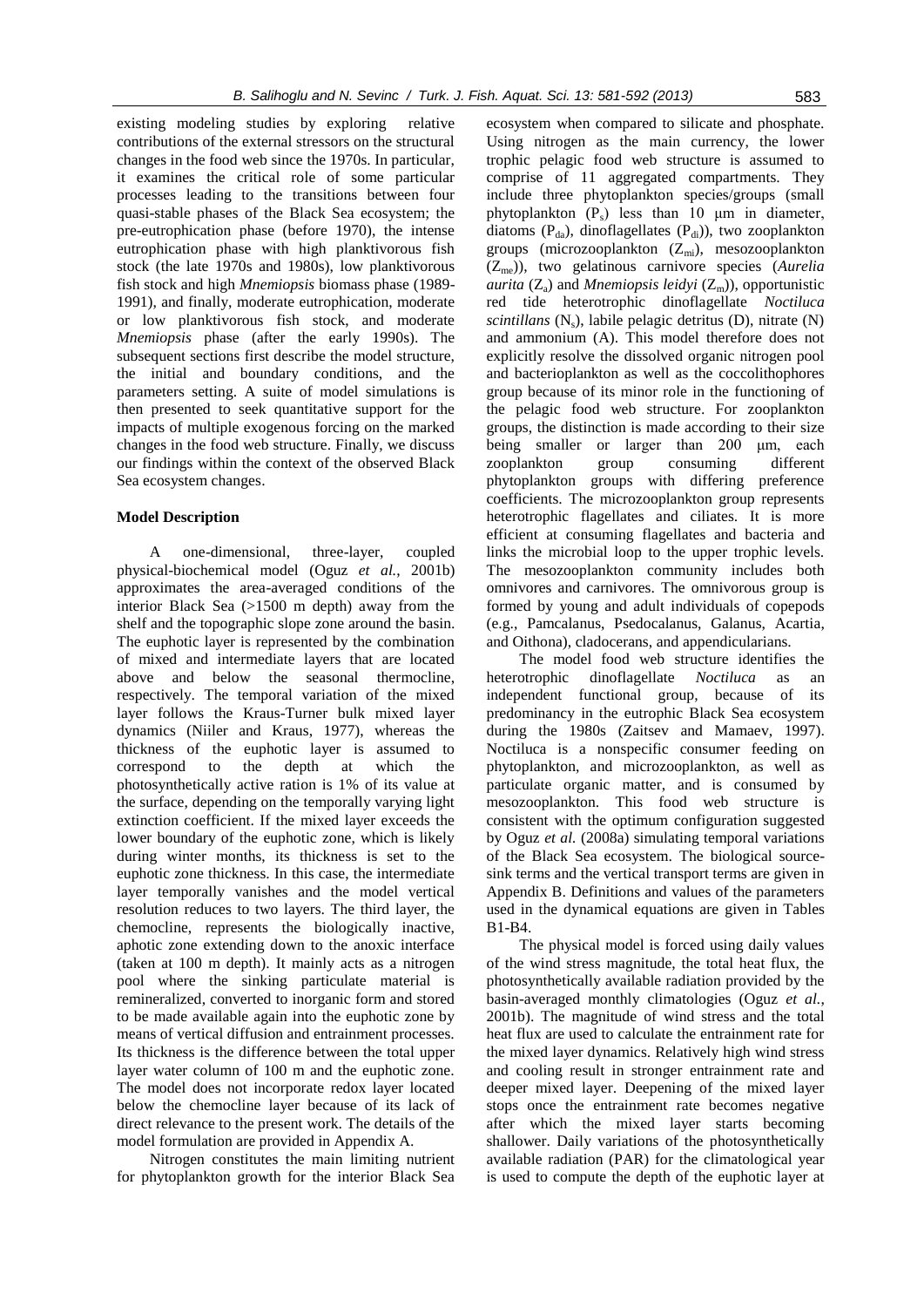**Table B1.** Definition of functions used for phytoplankton growth formulation

| Definition                         | Function                                              |
|------------------------------------|-------------------------------------------------------|
| Net phytoplankton growth rate      | $\Phi = g \alpha(I) \cdot \beta(N_n, N_a) \cdot f(T)$ |
| Total nitrogen limitation function | $\beta(N_n, N_a) = \beta(N_n) + \beta(N_a)$           |
| Nitrate limitation function        | $\beta(N_n) = [N_n/(K_n+N_n)]exp(-\psi N_a)$          |
| Ammonium limitation function       | $\beta(N_a) = [N_a/(K_a+N_a)]$                        |
| Light limitation function          | $\alpha_k(I)=(1/H_k)$  tanh[aI(z)]                    |
| Temperature Limitation function    | $f_i(T) = Q_{10,i}^{(T-15)/10}$                       |

**Table B2.** Definition of parameters and their values used for phytoplankton and zooplankton groups

| Definition                                                                           | Diatom                         | Dinofla<br>gellate                    | Small<br>Phyto               | Microzoo                                                            | <b>Mesozoo</b>                                            | Noctiluca                                                | Aurelia                                                             | Mnemiop<br><b>SiS</b>                                           |
|--------------------------------------------------------------------------------------|--------------------------------|---------------------------------------|------------------------------|---------------------------------------------------------------------|-----------------------------------------------------------|----------------------------------------------------------|---------------------------------------------------------------------|-----------------------------------------------------------------|
| Maximum growth/<br>grazing rate $(d^{-1})$                                           | $\sigma_1 = 2.8$               | $\sigma_d = 2.0$                      | $\sigma$ <sub>s</sub> =3.0   | $g_s = 1.0$                                                         | $g_l = 0.7$                                               | $g_n = 0.45$                                             | $g_a = 0.35$                                                        | $g_m = 0.40$                                                    |
| Mortality rate $(d^{-1})$<br>Excretion rate $(d^{-1})$<br>Assimilation<br>efficiency | $\lambda$ <sub>n</sub> =0.04   | $\lambda_n = 0.04$                    | $\lambda_n = 0.05$           | $\lambda_f = 0.10$<br>$\mu$ <sub>s</sub> =0.05<br>$\gamma_s = 0.75$ | $\lambda_d = 0.05$<br>$\mu_1 = 0.05$<br>$\gamma_1 = 0.75$ | $\lambda_n = 0.03$<br>$\mu_n = 0.02$<br>$\gamma_n = 0.7$ | $\lambda$ <sub>a</sub> =0.005<br>$\mu_a = 0.01$<br>$\gamma_a = 0.7$ | $\lambda_{\rm m} = 0.005$<br>$\mu_m = 0.01$<br>$\gamma_m = 0.7$ |
| Half saturation<br>constant (mmol N<br>$m^{-3}$                                      | $K_{nl} = 0.5$<br>$K_{al}=0.2$ | $K_{nd} = 0.4$<br>$K_{\text{ad}}=0.2$ | $K_{ns}=0.4$<br>$K_{as}=0.2$ | $K_s = 0.45$                                                        | $K_1 = 0.50$                                              | $K_n = 0.23$                                             | $K_{2} = 0.35$                                                      | $K_m = 0.25$                                                    |
| $Q_{10}$ parameter for<br>temperature<br>limitation                                  | $Q_{pl} = 1.8$                 | $Q_{pd} = 1.9$                        | $Q_{ps} = 1.9$               | $Q_{zs} = 2.1$                                                      | $Q_{z1} = 1.9$                                            | $Q_n = 2.0$                                              | $Q_a = 2.0$                                                         | $Q_m = 1.5$                                                     |

**Table B3.** Food preference coefficients

| Microzoo | <b>Mesozoo</b> | <b>Noctiluca</b> | Aurelia | <i>Mnemiopsis</i> |  |
|----------|----------------|------------------|---------|-------------------|--|
| 0.20     | 0.35           | 0.35             |         |                   |  |
| 0.05     | 0.15           | 0.20             |         |                   |  |
| 0.65     | 0.10           | 0.25             |         |                   |  |
|          | 0.15           | 0.15             | 0.70    | 0.25              |  |
|          |                |                  | 0.30    | 0.75              |  |
|          | 0.15           |                  |         |                   |  |
| 0.10     | 0.10           | 0.05             |         |                   |  |
|          |                |                  |         |                   |  |

**Table B4.** Definition of some parameters and their values

| Definition                                                                               | Value                    |
|------------------------------------------------------------------------------------------|--------------------------|
| Initial slope of the PI curve $(m^2W^1)$                                                 | $a=0.01$                 |
| Light exctinction coefficient for PAR in pure water $(m^{-1})$                           | $k_w = 0.10$             |
| Self-shading coefficient due to phytoplankton ( $m^{-1}$ mmol N $m^{-3}$ )               | $k_p = 0.07$             |
| Ammonium inhibition parameter for nitrate uptake (mmol N m <sup>-3</sup> ) <sup>-1</sup> | $\phi = 3.0$             |
| Nitrification rate $(d^{-1})$                                                            | $\Omega_a = 0.1$         |
| Remineralization rate for particulate nitrogen $(d^{-1})$                                | $\varepsilon_n = 0.1$    |
| Detritus sinking rate $(m d^{-1})$                                                       | $W_d = 4.5$              |
| Temperatures of the first layer                                                          | from data                |
| Temperatures of the second layer                                                         | 7.5                      |
| Temperatures of the third layer                                                          | 8.5                      |
| Carbon to Nitrogen ratio (mgC/mmol N) for plankton                                       | $r_{\text{CN}} = 12*8.0$ |
| Carbon to Nitrogen ratio ( $mgC/mmol$ N) for gelatinous carnivores                       | $r_{\text{CN}} = 12*4.0$ |

each time step and the light limitation function of the phytoplankton growth. Similarly, daily temperature variations introduce temperature limitation for phytoplankton growth; for the mixed layer the temperature is taken to be the climatological sea surface temperature. For the second and third layers we set temperature to temporally uniform values of 7.5  $\mathrm{^{\circ}C}$  and 8.5  $\mathrm{^{\circ}C}$ , respectively. The parameter values are chosen from the published Black Sea literature, and mostly follow those given by Salihoglu, 1998, Oguz *et al.*, 1996, Oguz and Salihoglu (2000), Oguz *et al.* (2001a,b) and Oguz and Merico (2006).

Initially, nitrate concentrations of 0.1, 1.0, and 3 mmol N  $m^{-3}$  are set for the mixed, intermediate and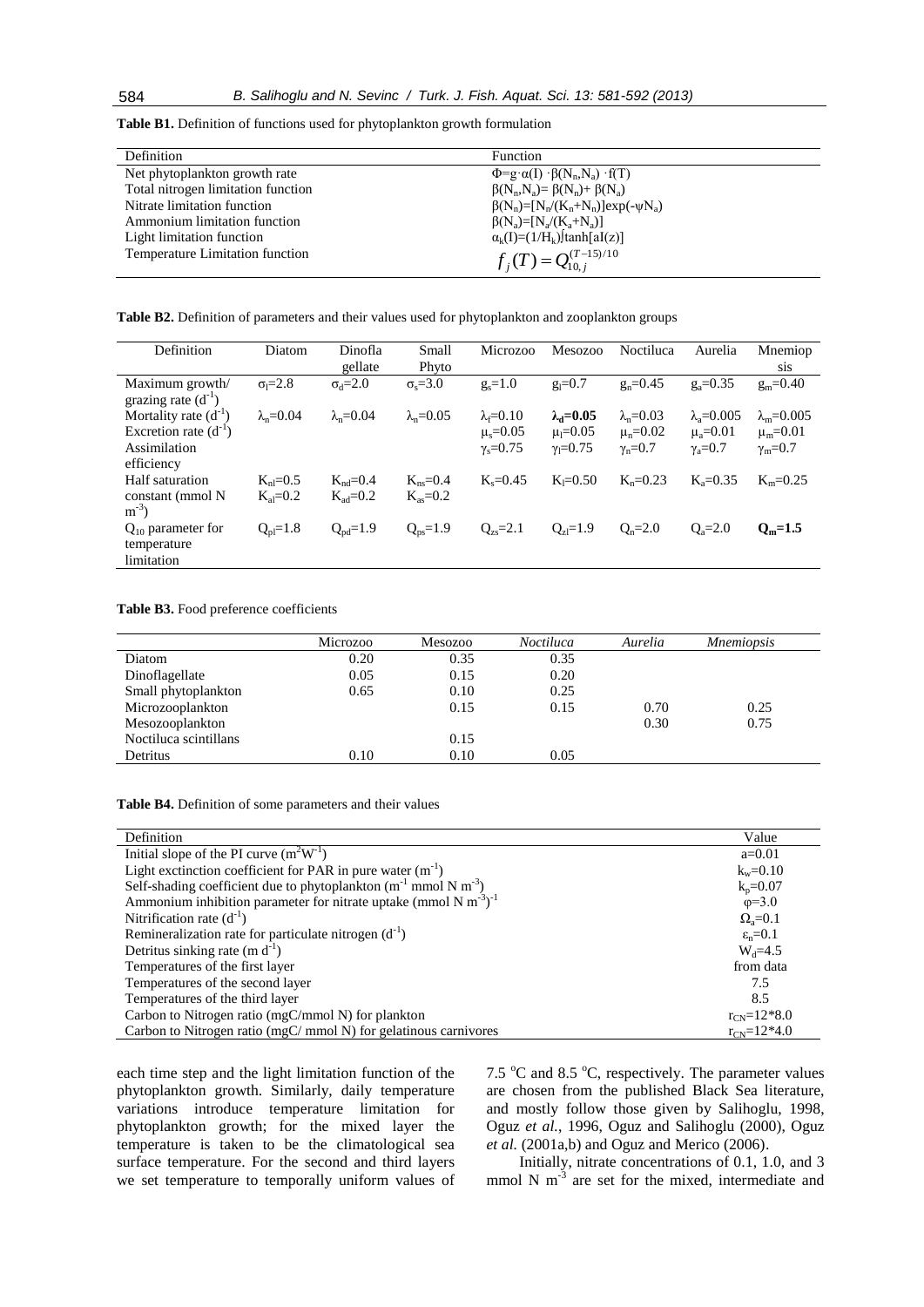chemocline layers, respectively. All the other state variables are set to small values. The initial thicknesses of the mixed and the intermediate layers are all set to 20 m. As a result, the initial thickness of chemocline layer equates to 60 m.

The equations in each layer are stepped forward in time with a 5 minute time step and using the second order accurate leap-frog time stepping scheme together with the Asselin time filter. The system usually approaches a stable period orbit by the fifth year, but the model is nevertheless integrated for 10 years in all of the simulations.

The model assigns three particular free parameters, each of which controls a major process of the ecosystem functioning since the 1960s. One of them is the nitrate flux into the euphotic layer from the chemocline layer, which controls the level of resource availability in the food web. This flux is expressed by the product of the nitrate concentration in the chemocline layer and the sum of entrainment and vertical diffusion rates. In the present study, the entrainment and diffusion rates are kept unchanged whereas nitrate concentration, Nc, is chosen to vary in a way that mimicks different eutrophication phases of the ecosystem. The second parameter signifies the predation rate of planktivorous on mesozooplankton  $(\lambda_f)$ . The third parameter is the Q<sub>10</sub> parameter which appears in the temperature control term of *Mnemiopsis* growth and reproduction (Oguz *et al.*, 2008b). The list of simulations using different combinations of these parameters is shown in Table 1.

#### **Results**

#### **Impact of Nutrient Enrichment**

Experiment S1 considers the impact of four-tofive fold increase in nutrient concentrations and their eventual accumulation in the chemocline layer of the deep basin during the 1970s. In order to simulate the response of the food web to the nutrient enrichment in the water column, the parameter  $N_c$  is varied from 1 mmol  $m^{-3}$  (oligotrophic system) to 5 mmol N  $m^{-3}$ (eutrophic system). As shown in Figure 2A, the case for  $N_c = 1$  mmol N m<sup>-3</sup> represents a food web that can only accommodate phytoplankton as the basal group with the rest of the food web being absent. The total

 $\lambda_{\rm f}$ 

0.10

phytoplankton biomass increases in March in response to the shallowing mixed layer. It then declines gradually during the rest of the year in response to natural mortality in the absence of any predation pressure. When  $N_c = 2$  mol N m<sup>-3</sup>, the food web can support both zooplankton and *Noctiluca*, in addition to a slightly higher phytoplankton biomass. It triggers the spring bloom roughly two weeks earlier, preserves the peak total biomass of 20 mmol N  $m^{-2}$ within the euphotic zone until mid-May and then starts declining in response to predation impacts of first zooplankton and then *Noctiluca* (Figure 2A-C). They attain a peak biomass of 10 mmol N  $\mathrm{m}^{-2}$  and 15 mmol N  $m<sup>2</sup>$  at the begining of June and around mid-July, respectively. The food web is still unable to support jellyfish *Aurelia aurita* (Figure 2D) and the model does not include the *Mnemiopsis* compartment for this phase of the ecosystem. Further enrichment as parametrized by  $N_c=3.0$  mmol N m<sup>-3</sup> provides structurally similar food web as in the previous case with the slightly higher spring phytoplankton peak and its much faster decline in response to zooplankton development that last longer due to the lack of predator except apparently low level planktivorous stocks (expressed by  $\lambda_f = 0.05 d^{-1}$ ).

The food web structure changes significantly when  $N_c \ge 4$  mmol N m<sup>-3</sup>. A major modification is the development of *Aurelia*, and the initiation of a *Noctiluca* bloom one month earlier and spreading of its influence to entire summer (Figure 2C, D). *Noctiluca* biomass peak is as high as phytoplankton but prevails longer; thus indicating that it is the main consumer of trophic energy provided by primary producers. *Aurelia* biomass also gradually increases in summer months up to its maximum level during August-September but is depleted by the end of the year. We note that the annual phytoplankton and zooplankton structures show a small change for  $N_c=4$ and 5 mmol N  $m^{-3}$ , but the difference is more apparent for *Noctiluca* and *Aurelia* biomasses, which implies a more efficient resource supply to higher trophic levels beyond a critical level of enrichment.

#### **Impact of Changing Predation Pressure**

1.5 Moderate enrichment level, changing planktivorous fish predation

We next examine the impact of changing

**Table 1.** The list of simulation experiments

S<sub>4</sub> 3.5 0.05-

 $Exp$   $N_c$ 

pressure, warm climatic conditions The list of simulation experiments in which S1 to S4 represents the four distinct phases of the ecosystem characterized with different combinations of the three free parameters of the model.

 $Q_{10}$  Explanation

|    | $(mmol \, m^{-3})$ | $(d^{-1})$ |     |                                                                        |
|----|--------------------|------------|-----|------------------------------------------------------------------------|
| S1 | 1-5                | 0.05       | 2.0 | Low planktivorous fish fish predation pressure, changing enrichment    |
|    |                    |            |     | level, cold climatic conditions                                        |
| S2 |                    | $0.05 -$   | 2.0 | High enrichment level, changing planktivorous fish predation pressure, |
|    |                    | 0.25       |     | cold climatic conditions                                               |
| S3 |                    | $0.05 -$   | 1.5 | High enrichment level, changing planktivorous fish predation pressure, |
|    |                    | 0.15       |     | warm climatic conditions                                               |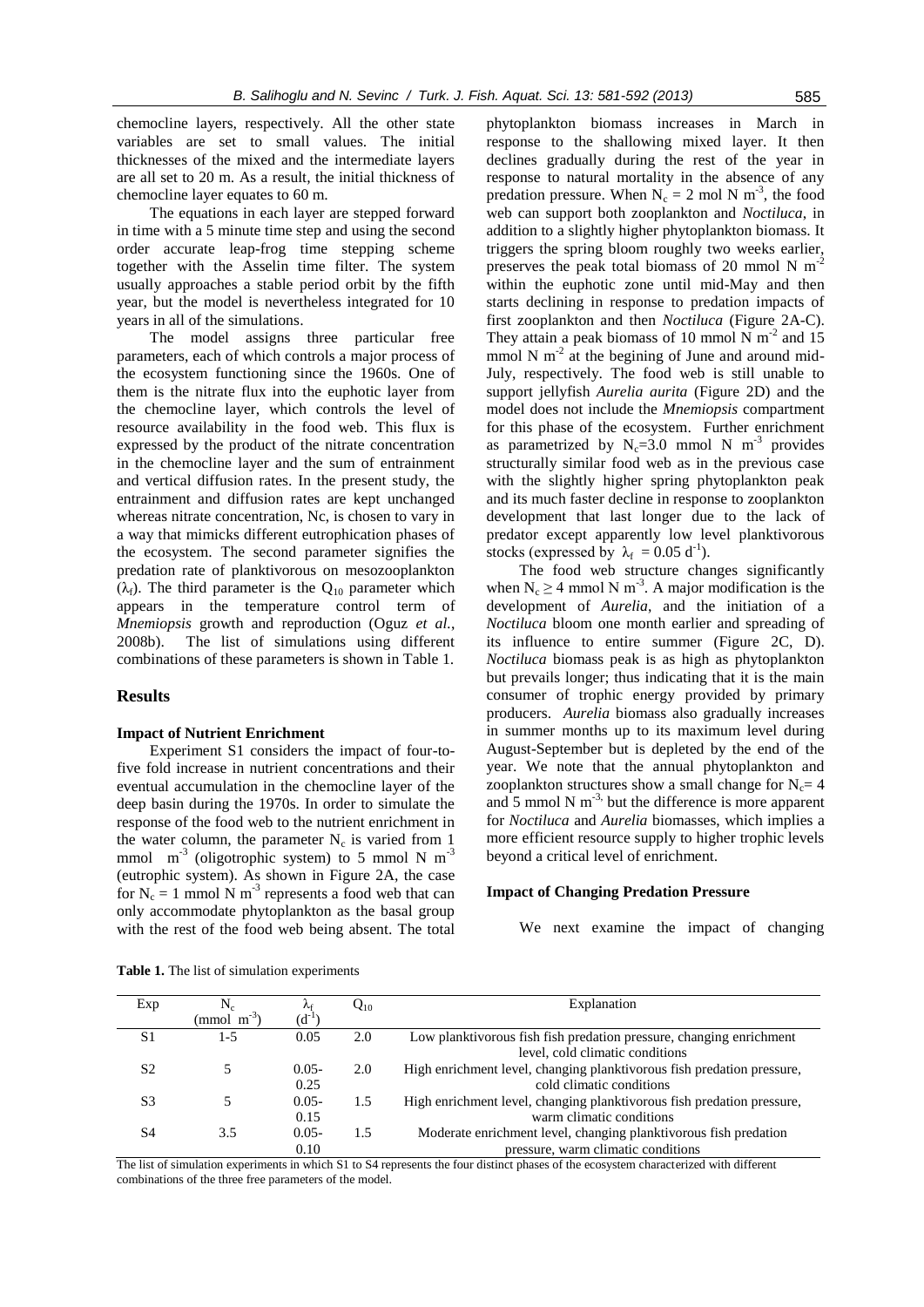

**Figure 2.** Temporal variations of total biomass within the euphotic zone for (A) phytoplankton**, (**B) zooplankton, (C) *Noctiluca*, (D) *Aurelia* (all expressed in mmol N m<sup>-2</sup>) under changing nutrient concentrations (N<sub>c</sub> in mmol m<sup>-3</sup>) for the experiment S1 where  $\lambda_f = 0.05$  (d<sup>-1</sup>) and Q<sub>10m</sub>=2.0.

predation pressure of planktivorous fish on the food web during the 1980s (corresponding to the enrichment phase) following the removal of the apex predators from the ecosystem (experiment S2). The enrichment level is defined by  $N_c = 5$  mmol N m<sup>-3</sup> for this simulation together with three different choices of the predation rate;  $\lambda_f = 0.05 \text{ d}^{-1}$ , 0.15 d<sup>-1</sup>, and 0.25 d<sup>-1</sup> <sup>1</sup>. The major impact of increasing predation rate is a reduction in summer mesozooplankton biomass following its spring bloom (Figure 3B) that does not alter the annual phytoplankton biomass appreciably (Figure 3A) but introduces an increase in *Noctiluca* biomass (Figure 3C) due to the reduced effect of mesozooplankton grazing pressure on the *Noctiluca* population. Indirectly, the reduced predation pressure of mesozooplankton on microzooplankton and phytoplankton groups also result in a more favourable resource supply to *Noctiluca*. Moreover, the microzooplankton biomass is consumed preferentially

by *Noctiluca*. Because *Noctiluca* has a competitive advantage of food consumption with respect to *Aurelia*, the latter acquires less resource availability and thus a lower biomass (Figure 3D).

#### **Impact of Mnemiopsis Population Outburst**

We consider that the *Mnemiopsis* population outburst is partly related to its favourable growth conditions under relatively warm climatic conditions that developed temporally at the end of 1980s with respect to the previous cold years. The warm climatic condition introduces better temperature dependence of the growth *Mnemiopsis*. In particular, relatively low values of the  $Q_{10}$  parameter promotes higher growth rate at low temperatures (less than  $15^{\circ}$ C) which are present in the spring transition period. The experiment S3 therefore repeats the earlier simulation S2 with a reduced Q10 value of 1.5 for the *Mnemiopsis*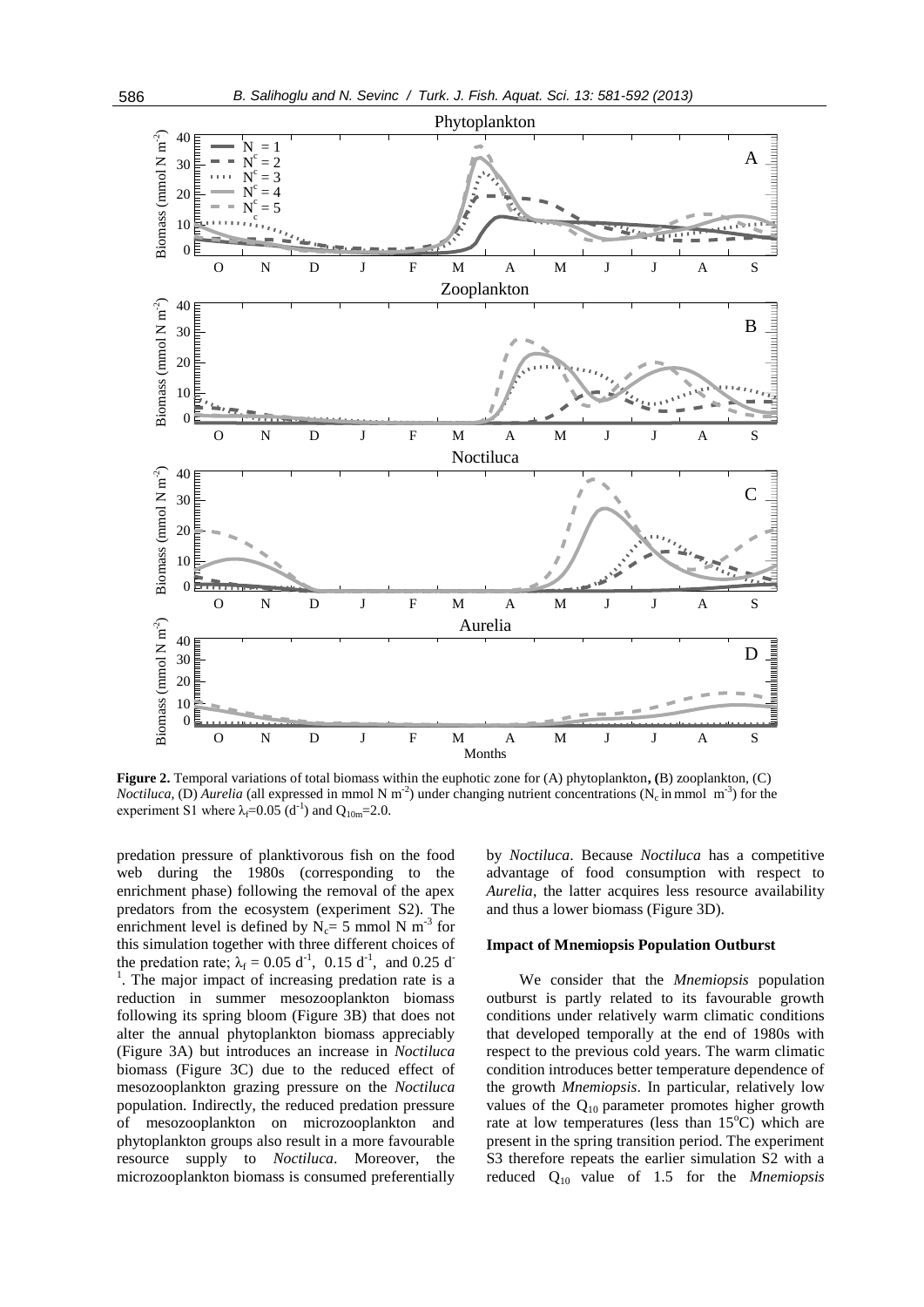

**Figure 3.** Temporal variations of total biomass within the euphotic zone for (A) phytoplankton**, (**B) zooplankton, (C) *Noctiluca*, (D) *Aurelia* (all expressed in mmol N m<sup>-2</sup>) under changing predation pressure  $(\lambda_f$  in d<sup>-1</sup>) for the experiment S2 where  $N_c = 5 \pmod{m^{-3}}$  and  $Q_{10m} = 2.0$ .

compartment whereas the *Aurelia* compartment maintains its former value of 2.0 (Figures. 4A-D). In addition, its higher growth and food consumption rate gives Mnemiopsis a competitive advantage to acquire higher biomass with respect to *Aurelia*. Thus, *Mnemiopsis* is able to grow during July-August and depletes gradually towards autumn due to food limitation, whereas *Aurelia* biomass remains at very low levels throughout the year. The biomass is almost twice as high in the case of reduced planktivorous fish predation pressure value indicating that reduced fishing pressure promotes *Mnemiopsis* growth in addition to changing climatic conditions. In the case of reduced planktivorous fish pressure (e.g. due to weakening of stocks under high fishery applications), higher mesozooplankton availability allows relatively high *Mnemiopsis* biomass (Figure 4D). When the available mesozooplankton is heavily consumed by *Mnemiopsis*, its subsequent low predation pressure on microzooplankton and phytoplankton supports even higher *Noctiluca* biomass in late-summer (Figure 4 C).

The last simulation S4 examines the conditions of *Mnemiopsis* biomass development under moderate eutrophication  $(N_c=3.5)$  together with the predation pressure of either moderate planktivorous fish stock  $(\lambda_f = 0.1 d^{-1})$  or of low stock  $(\lambda_f = 0.05 d^{-1})$ . Figures. 5A-D show that under moderate eutrophication and moderate planktivorous fish stock the phytoplankton biomass reduces slightly whereas the zooplankton biomass decreases up to one third (Figures. 5A, B). A relatively high reduction occurs on *Noctiluca* biomass due to inefficient bottom up control of this species as phytoplankton and zooplankton biomass levels decrease. *Mnemiopsis* biomass level is lower as compared to the previous simulation. More importantly, *Aurelia* co-exists with *Minemiopsis* as observed during 1990's in the Black Sea. These results apply equally-well to both the low and the moderate planktivorous fish stock regimes, suggesting that *Mnemiopsis* biomass changes under moderate nutrient enrichment levels are independent of the fish stock changes.

#### **Discussion and Conclusions**

The Black Sea, at an increasing rate, has been under the threat of acute human-induced pressures since the middle of the previous century. As a result, weakening of its resilience against external stresses caused a severe degradation of its food web and made it more vulnerable to overexploitation, nutrient enrichment and recycling, non-native species invasion, and climatic variations. The current study is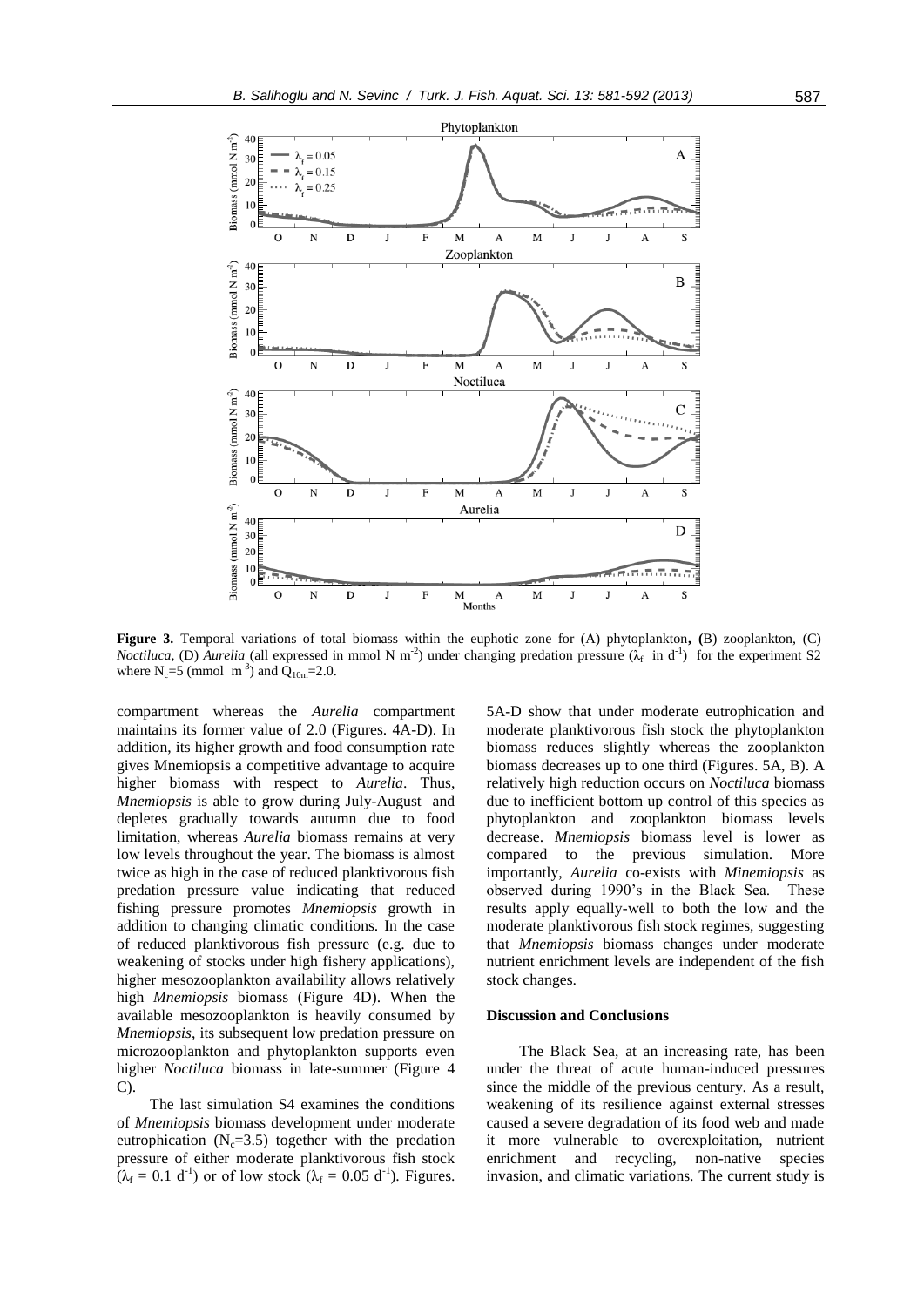

**Figure 4.** Simulated time distributions of (A) phytoplankton**, (**B) zooplankton, (C) Noctiluca , (D) Aurelia in mmol N m-2 under reduced Q<sub>10</sub> values and changing predation pressure ( $\lambda_f$  in d<sup>-1</sup>) for the experiment S3 where N<sub>c</sub>=5 (mmol m<sup>-3</sup>) and  $Q_{10m}=1.5$ .

devoted to a better understanding and quantifying these effects and their impacts on the ecosystem functioning. Below we provide an interpretation of the model simulations in conjunction with the relevant observations on the ecosystem functioning of the Black Sea.

Degradation and changes in the ecosystem started with the decline of large and medium size fish stocks leaving only small-size fishes (mostly anchovy and sprat) by the 1960s (Zaitsev., 1992, Daskalov *et al.*, 2007). This period also corresponded to an increasing rate of fertilizer use in agriculture within the former Soviet Union countries, the result of which was a 4-5 fold increase in the Danube nutrient loads and a similar increase in the nutrient pool of the entire Black Sea during the 1970s (Mee *et al.*, 2005). In assessing the likely impacts of nutrient enrichment of the sea, the present study confirms that such an increase in nutrient content can indeed promote a major increase in small-size fish groups in the absence of their predators. The simulations also confirm that a further increase in nutrient enrichment does not support a promotion of fish stocks any further, but supports the development of a jelly food

web dominated by the heterotrophic dinoflagellate species *Noctiluca scintillans* and the jellyfish species *Aurelia aurita.* The model therefore supports the ecosystem degradation beyond a critical level of enrichment as observed during the early 1980s. The model further suggests that the level of food web degradation positively correlates with the level of predation pressure of the planktivorous fish on mesozooplankton and microzooplankton groups. In the case of high fish stocks of the 1980s, higher fish predation pressure on zooplankton reduces the mesozooplankton bimass. It then causes to decline their predation pressure exerted on *Noctiluca* population, resulting in a particular increase of *Noctiluca* biomass as encountered in the 1980s, specifically along the highly degraded western coastal and shelf waters (Oguz and Velikova, 2010). The contributions of qualitative and quantitative prey items to *Noctiluca* bloom remains only partly understood and are not yet clearly established (e.g., Elbrachter & Qi 1998, Miyaguchi *et al.*, 2006) this should be further investigated by model sensitivity analyses.

According to the observations, *Noctiluca* and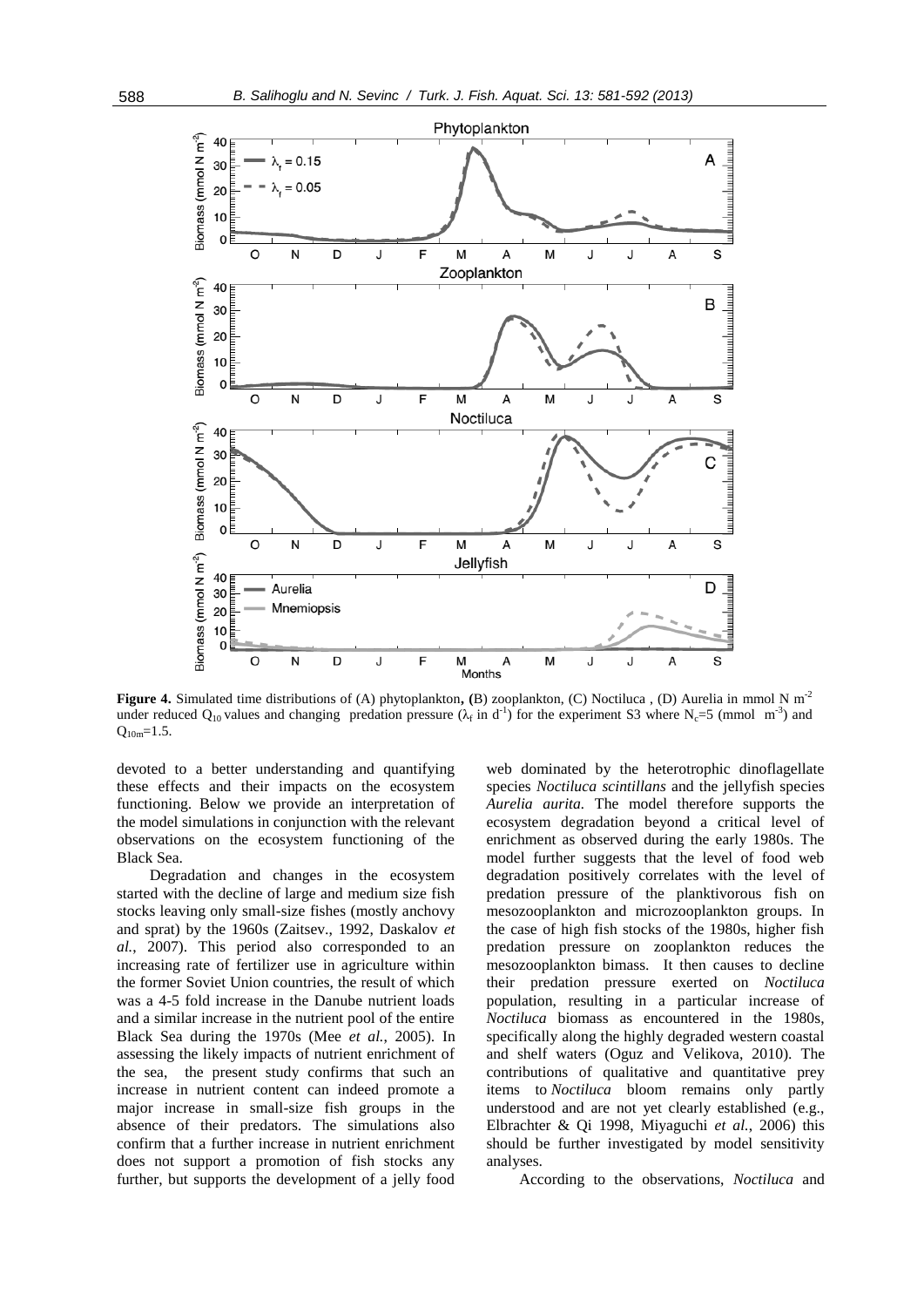

**Figure 5.** Simulated time distributions of (A) phytoplankton**, (**B) zooplankton, (C) *Noctiluca* , (D) *Aurelia* and *Mnemiopsis* in mmol N m<sup>-2</sup> under moderate N<sub>c</sub> values and changing predation pressure ( $\lambda_f$  in d<sup>-1</sup>) for the experiment S4 where N<sub>c</sub>=3.5 (mmol m<sup>-3</sup>) and  $Q_{10m}$ =1.5.

Months

*Aurelia* dominated food web degradation prevailed during the 1980s that correspond climatically to severely cold winters (Nesterova *et al.* 2008). These type of climatic conditions did not affect *Noctiluca*  and *Aurelia* populations because they can grow well in the cold climatic conditions. However, the same is not true for *Mnemiopsis* that has been settled into the Black Sea during the early 1980s but was not able to experience a favourable population growth until the end of 1980s. In the present study, we related this feature to the concurrent effects of anchovy overfishing and relatively warm climatic conditions during the spring transition period. Our simulations with weakening predation pressure of planktivorous fish due to the weakening of their stocks in response to a higher rate of fishing and assigning a better growth condition of *Mnemiopsis* due to climatic warming give rise to an abrupt increase of *Mnemiopsis* biomass with some corresponding changes in the rest of the food web.

Soon after the population increase of *Mnemiopsis*, a major reduction took place in the nutrient loads entering from the River Danube in response to the reduction in fertilizer use due to the collapse of the Soviet Union. This feature introduced a new era in the Black Sea ecosystem that is represented in our model simulations by the moderate level of enrichment accompanied with low and/or moderate level of planktivorous fish stocks; hence the low and/or moderate level of predation pressure on the lower trophic levels of the food web structure. The simulations suggest that the moderate enrichment, in spite of the warm climatic conditions, reduced *Mnemiopsis* biomass by roughly 30% and allowed for the simultaneous increase in the biomass of its competitor *Aurelia*. Thus, both *Aurelia* and *Mnemiopsis* may exist together under moderate enrichment conditions and this condition is further supported by the relatively weak control of planktivorous fish on the food web. The model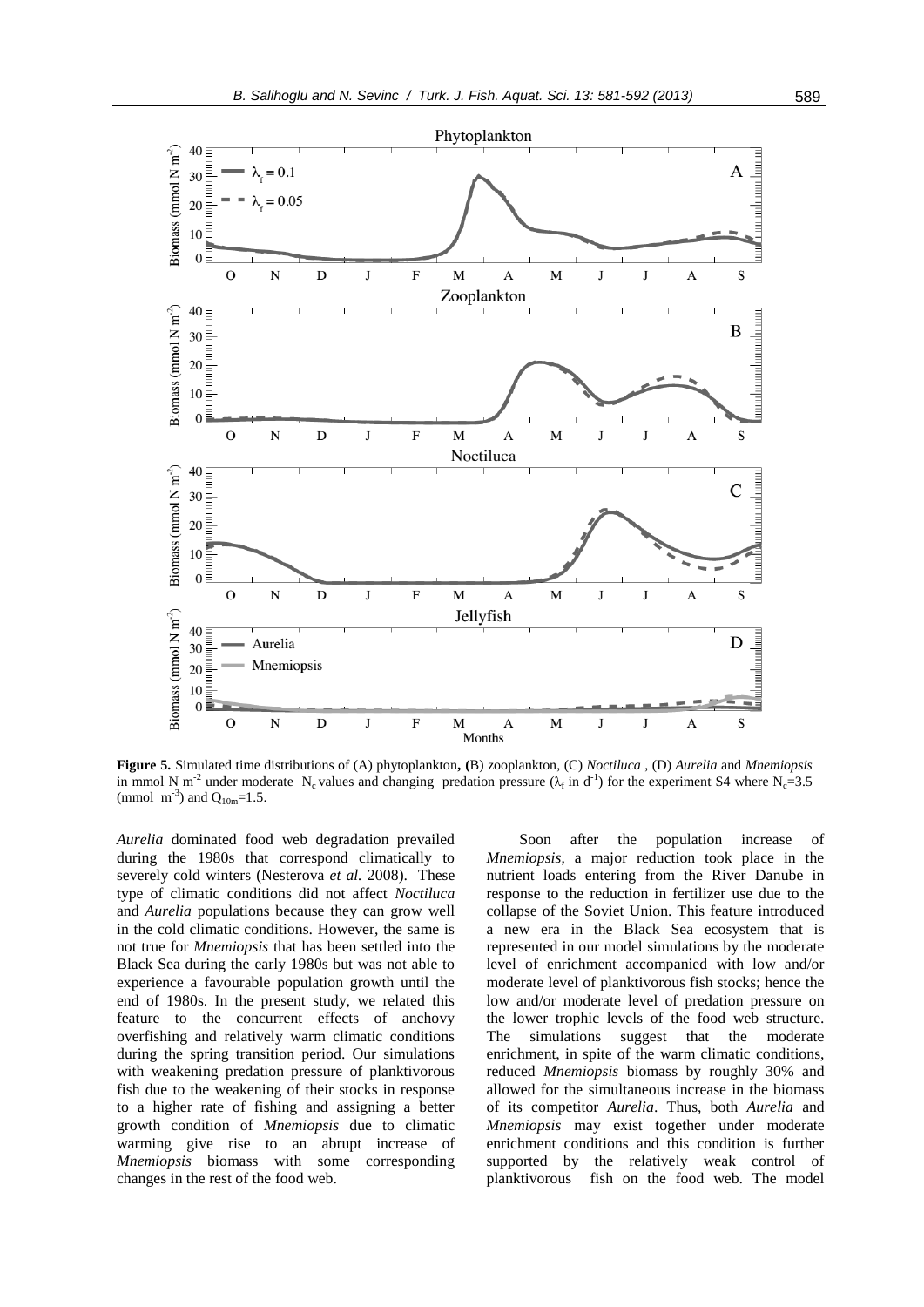findings further suggest that reduced planktivorous fish stock indirectly results in a decrease in *Noclituca* through top down control on *Noctiluca*, whereas bottom up control by mesozooplankton causes an increase in *Mnemiopsis* biomass.

To conclude, the present study provides a quantitative understanding for the most critical, first order processes governing the ecosystem functioning during its four quasi-stable phases; the preeutrophication phase with low planktivorous fish stock (before 1970), the intense eutrophication phase with high planktivorous fish stock (the late 1970s and 1980s), low planktivorous fish stock and high *Mnemiopsis* biomass phase (1989-1991), and moderate eutrophication, low-to-moderate planktivorous fish stocks, moderate *Mnemiopsis* biomass phase (after the early 1990s).

## **Appendix A. Mixed Layer Dynamics and Entrainment Formulation**

The deepening of the mixed layer is controlled by the entrainment rate,  $W_e$ , as

$$
\frac{\partial H_1}{\partial t} = W_e \qquad \text{with} \qquad W_e > 0.
$$

where  $W_e$  is computed using the balance between the rate of potential energy increase in the mixed layer due to buoyancy inputs and the net rate of turbulent kinetic energy production due to wind stirring and cooling in the form

$$
\Theta(W_e)\cdot W_e\cdot b_m\cdot H_1=m\cdot u^3+H_1\cdot B_o\cdot[1-\lambda\cdot\Theta(W_e)]
$$

In eq. (A1), Θ denotes the Heaviside step function defined by  $\Theta(W_e)=1$  and  $\Theta(-W_e)=0$  if  $W_e>0$ (entrainment).  $u^2 = |\tau|/\rho_0$  denotes square of the friction velocity with  $|\tau|$  representing magnitude of the wind stress,  $b_m = g(\Delta \rho/\rho_0)$  and  $\Delta \rho$  denote the buoyancy and the density difference at the base of the mixed layer, respectively,  $B_0 = g[\alpha Q_{tot}/\rho_0 C_p]$  the total buoyancy flux through the surface associated with the total surface heat flux  $(Q_{tot} > 0$  for cooling). The contribution of the penetrative solar radiation on the turbulent kinetic energy production/destruction is neglected in eq. (A1) since it is much smaller than the other factors. The mixed layer density is not predicted for simplicity. It is therefore not possible to prescribe precisely the temporal variations of *∆ρ*. On the basis of available data, we take its value as  $1.0 \text{ kg m}^{-3}$ . The definition and values of all other parameters are given in Table A1.

In the absence of sufficient surface-generated turbulent kinetic energy to overcome stabilizing effect of the surface buoyancy flux, the mixed layer retreats to shallower depths. In this case, taking  $We=0$ , eq. (A1) reduces to  $H_1 = -[mu^3/B_0]$ .

## **Appendix B**. **Mathematical Formulation of the Model Food Web Structure**

The biological source-sink and vertical transport terms are expressed by

$$
R(P_i) = \underbrace{\Phi_i P_i}_{s} - [G_s(P_i)Z_s + G_l(P_i)Z_l + G_n(P_i)C_n] - m_i P_i
$$
\n
$$
R(P_s) = \underbrace{\Phi_s P_s}_{s} - [G_s(P_s)Z_s + G_l(P_s)Z_l + G_n(P_s)C_n] - m_s P_s
$$
\n
$$
R(P_d) = \underbrace{\Phi_d P_d}_{s} - [G_s(P_d)Z_s + G_l(P_d)Z_l + G_n(P_d)C_n] - m_d P_d
$$

$$
R(Z_s) = \gamma_s [G_s(P_t) + G_s(P_s) + G_s(N_d)]Z_s - \{ G_t(Z_s)Z_t + G_n(Z_s)C_n + G_f(Z_s)C_f + G_g(Z_s)C_g \} - \mu_s Z_s - \lambda_s Z_s^2
$$

$$
R(Z_i) = \gamma_i \Big[ G_i(P_i) + G_i(P_a) + G_i(P_s) + G_i(N_a) + G_i(Z_s) + G_i(C_n) \Big] Z_i
$$
  
 
$$
- \Big\{ G_a(Z_i) C_a + G_g(Z_i) C_g \Big\} - \mu_i Z_i - \lambda_i Z_i^2 - \lambda_j Z_i^2
$$

$$
R(C_n) = \gamma_n \Big[ G_n(P_i) + G_n(P_d) + G_n(P_s) + G_n(N_d) + G_n(Z_s) \Big] C_n - \Big\{ G_i(C_n) Z_i \Big\} - \mu_n C_n - \lambda_i C_n
$$

$$
R(C_a) = \gamma_a \Big[ G_a(Z_l) + G_a(Z_s) \Big] C_a - \mu_a C_a - \lambda_a C_a
$$
  

$$
R(C_m) = \gamma_m \Big[ G_m(Z_l) + G_m(Z_s) \Big] C_m - \mu_m C_m - \lambda_m C_m
$$

$$
R(N_d) = (1 - \gamma_i) [G_i(P_i) + G_i(P_d) + G_i(P_s) + G_i(N_d) + G_i(Z_s) + G_i(C_n)]Z_i
$$
  
+ 
$$
(1 - \gamma_s) [G_s(P_i) + G_d(P_d) + G_s(P_s) + G_s(N_d)]Z_s
$$
  
+ 
$$
(1 - \gamma_n) [G_n(P_i) + G_n(P_d) + G_n(P_s) + G_n(N_d) + G_n(Z_s)]C_n
$$
  
+ 
$$
(1 - \gamma_a) [G_a(Z_i) + G_a(Z_s)]C_a + (1 - \gamma_m) [G_m(Z_i) + G_m(Z_s)]C_m
$$
  
+ 
$$
[m_s P_s + m_i P_i + \lambda_s Z_s^2 + \lambda_i Z_i^2 + \lambda_n C_n + \lambda_a C_a + \lambda_m C_m]
$$
  
- 
$$
[\gamma_i G_i(N_d) Z_i + \gamma_s G_s(N_d) Z_s + \gamma_n G_n(N_d) C_n] - \varepsilon_n N_d.
$$

( ) ( ) , *k k a a d d s s l l n n a a m m k tot k <sup>a</sup> <sup>k</sup> R N<sup>a</sup> P N N Z Z C C C* 

$$
R(N_n) = -\sum_{k} \left(\frac{\beta_{n,k}}{\beta_{tot,k}}\right) \Phi_k P_k + \Omega_a N_a + \underline{\gamma_t (N_3 - N_c)}
$$

$$
G_j(F_i) = g_j f_j(T) \frac{b_{ji} F_i}{K_j + \sum_{i} b_{ji} F_i} \quad with \quad \sum_{i} b_{ji} = 1
$$

$$
\kappa_1 = \frac{1}{H_1} \big[ \Theta(W_e) W_e \big( F_2 - F_1 \big) + \nu_{21} \big( F_2 - F_1 \big) - \nu_s F_1 \big]
$$

$$
\kappa_2 = \frac{1}{H_2} \Big[ v_{32} (F_3 - F_2) - v_{21} (F_2 - F_1) - w_s (F_2 - F_1) \Big]
$$

$$
\kappa_3 = \frac{1}{H_3} \left[ -\nu_{32} (F_3 - F_2) + \nu_s F_2 \right]
$$

Accordingly, a balance between net primary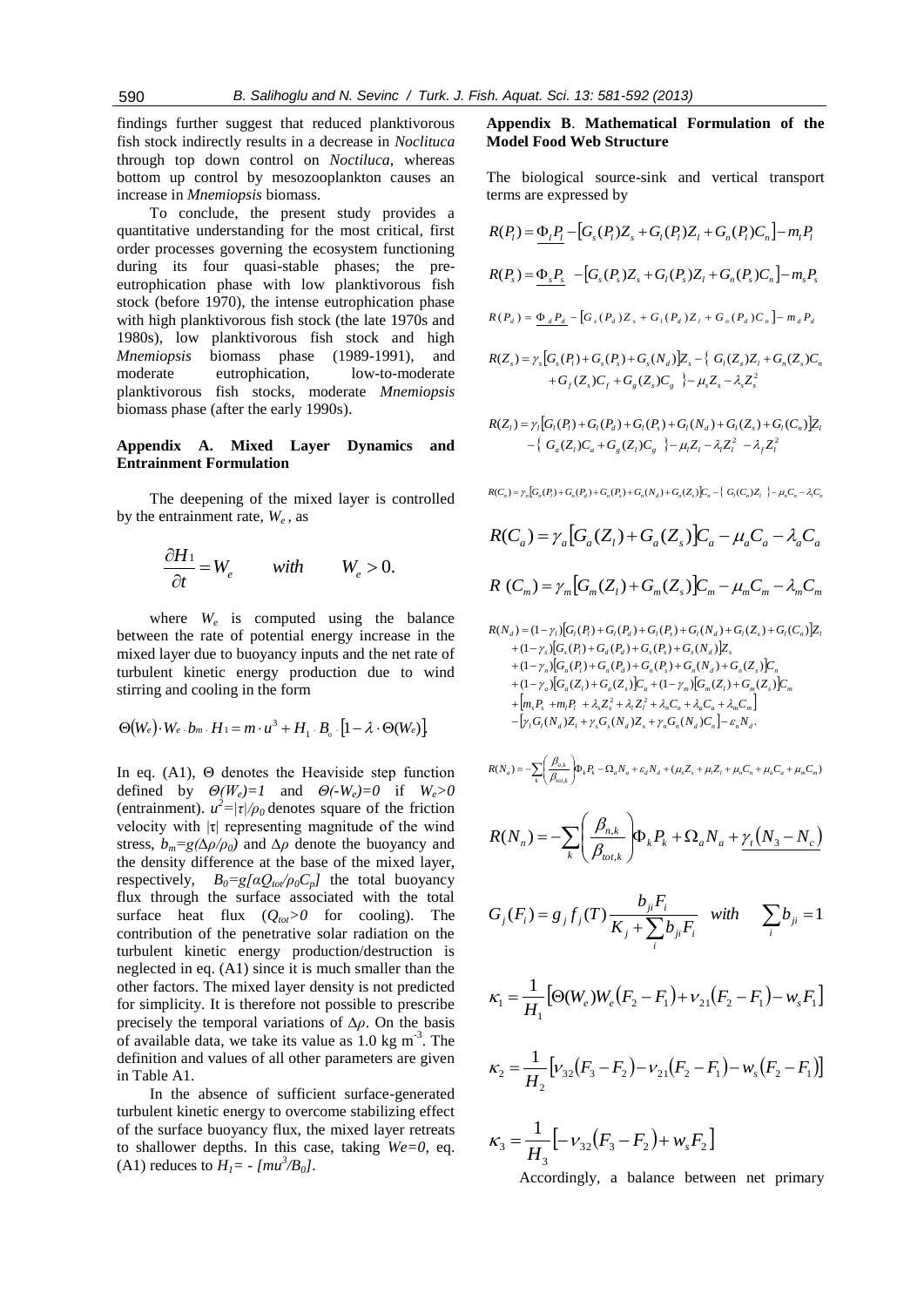production and losses due to zooplankton grazing and physiological mortality controls temporal variations in the phytoplankton biomass. The net phytoplankton growth rate is expressed by the maximum growth rate multiplied with its limitation functions for temperature, light and nitrogen. Uptake of both nitrate and ammonium is modeled by Monod formulation. The nitrate uptake is further inhibited by an exponential function in the presence of ammonium. The attenuation of photosynthetically available radiation (PAR) within the water column is represented by an exponentially decaying function. The temperature limitation obeys the  $Q_{10}$  type formulation. The distinction between phytoplankton groups is made by assigning different values for their growth rates and half saturation nitrate uptake values, and  $Q_{10}$  parameter values. Changes in all zooplankton groups are controlled by ingestion, predation, mortality, and excretion. Meso- and microzooplankton groups feed on all phytoplankton groups and detritus at different proportions. Mesozooplankton also prey on *Noctiluca* and microzooplankton. *Noctiluca* preferentially consumes small phytoplankton and detritus as well as some microzooplankton. *Mnemiopsis* primarily graze up on mesozooplankton but microzooplankton forms the main diet of Aurelia. *Mnemiopsis*, once existed on the system, has a competitive advantage of feeding and growth with respect to Aurelia.

The ways in which the mortality and grazing functions are formulated are critical in terms of intrinsic stability properties of the food web models with multiple prey and predator groups. Numerous studies carried out during recent years (e.g., Gibson *et al.*, 2005; Morozov *et al.*, 2005; Gentleman *et al.*, 2003; Fulton et al, 2003; Lima *et al.*, 2002; Edwards, 2001; Kemp *et al.*, 2001, and the references cited therein) have reported stable solutions for a wider range of parameters when the mortality/predation function is represented in quadratic and/or sigmoidal forms (i.e., density-dependent self-limitation) and the grazing function represented in Michaelis-Menten form. We also note here that expressing the mortality/predation rates in quadratic form for microand mesozooplankton groups reveals stable solutions. The grazing terms are expressed in the Michaelis-Menten functional form in terms of the maximum grazing rate, temperature limitation function, and food preference coefficients of a predator preying on different species/groups.

Fecal pellets, which constitute the unassimilated part of ingested food, dead phytoplankton and zooplankton, are the sources of labile sinking particulate organic matter. They are recycled by ingestion by zooplankton and decomposition. Dissolved organic material excreted by zooplankton groups and the particulate material decomposed form the ammonium sources. The losses are uptake during the phytoplankton production and oxidation to nitrate. The nitrate equation consists of a source term due to nitrification and a loss term associated with its uptake by phytoplankton, and interfacial exchanges between the layers. The form of the interfacial flux terms is consistent with the absence of turbulent and sinking fluxes across the surface and the base of the chemocline layer.

The parameter values listed in Tables B1 - B4 are chosen from the published Black Sea literature, and mostly follows those given in our previous studies (Salihoglu, 1998; Oguz *et al.*, 1996; Oguz *et al.*, 2000, 2001a,b; Oguz and Merico, 2006).

## **References**

- BSC 2008. State of the Environment of the Black Sea (2001-2006/7), Oguz T
- 391 (ed) The Commission on the Protection of the Black Sea Against Pollution publication, 392 448 pp.
- Daskalov G.M., Grishin A.N., Rodianov S., Mihneva V. 2007. Trophic cascades triggered by overfishing reveal possible mechanisms of ecosystem regime shifts. Proc Natl Acad Sci USA 104:10518–10523
- Dorofeyev, V. L., Oguz, T., Sukhikh, L. I., Knysh, V. V., Kubryakov, A. I., and Korotaev, G. K. 2012. Modeling long-term changes of the Black Sea ecosystem characteristics, Ocean Sci. Discuss., 9, 2039-2080, doi:10.5194/osd-9-2039-2012, 2012.
- Edwards, A.M. 2001. Adding detritus to a nutrientphytoplankton-zooplankton model: a dynamicalsystems approach. Journal of Plankton Research, 23(4): 389-413. doi: 10.1093/plankt/23.4.389
- Elbrachter M., Qi Z. (1998) Aspects of Noctiluca (Dinophyceae) population dynamics. In: M. Anderson, D. Cembella & M. Hallegraeff (Eds). Physiological ecology of harmful algal blooms: 315- 335.
- Fulton, E.A., Smith, A.D.M. and Johnson, C.R. 2003. Mortality and predation in ecosystem models: is it important how these are expressed? Ecological Model-ling, 169: 157–178. doi: 10.1016/S0304- 3800(03)00268-0
- Gentleman, W., Leising, A., Frost, B., Strom, S. and Murray, J. 2003. Functional responses for zooplankton feeding on multiple resources: a review of assumptions and biological dynamics. Deep-Sea Research II, 50: 2847–2875. doi: 10.1016/j.dsr2.2003.07.001
- Gibson, G.A., Musgrave, D.L. and Hinckley, S., 2005. Nonlinear dynamics of a pelagic ecosystem model with multiple predator and prey types. Journal of Plankton Research, 27(5): 427–447. doi: 10.1093/plankt/fbi016
- Gregoire M., Lacroix G. 2003. Exchange processes and nitrogen cycling on the shelf and continental slope of the Black Sea basin. Global Biogeochememical Cycles, 17:1072.
- Grégoire M., Friedrich J. 2004. Nitrogen budget of the north-western black sea shelf as inferred from modeling studies and in-situ benthic measurements. Mar. Ecol. Prog. Ser., 270:15–39.
- Gregoire M., Soetaert K., Nezlin N., Kostianoy A. 2004. Modeling the nitrogen cycling and plankton productivity in the Black Sea using a threedimensional interdisciplinary model. J. Geophys. Res., 109, C05007, doi:10.1029/2001JC001014.
- Gregoire M., Raick C., Soetaert K. 2008. Numerical